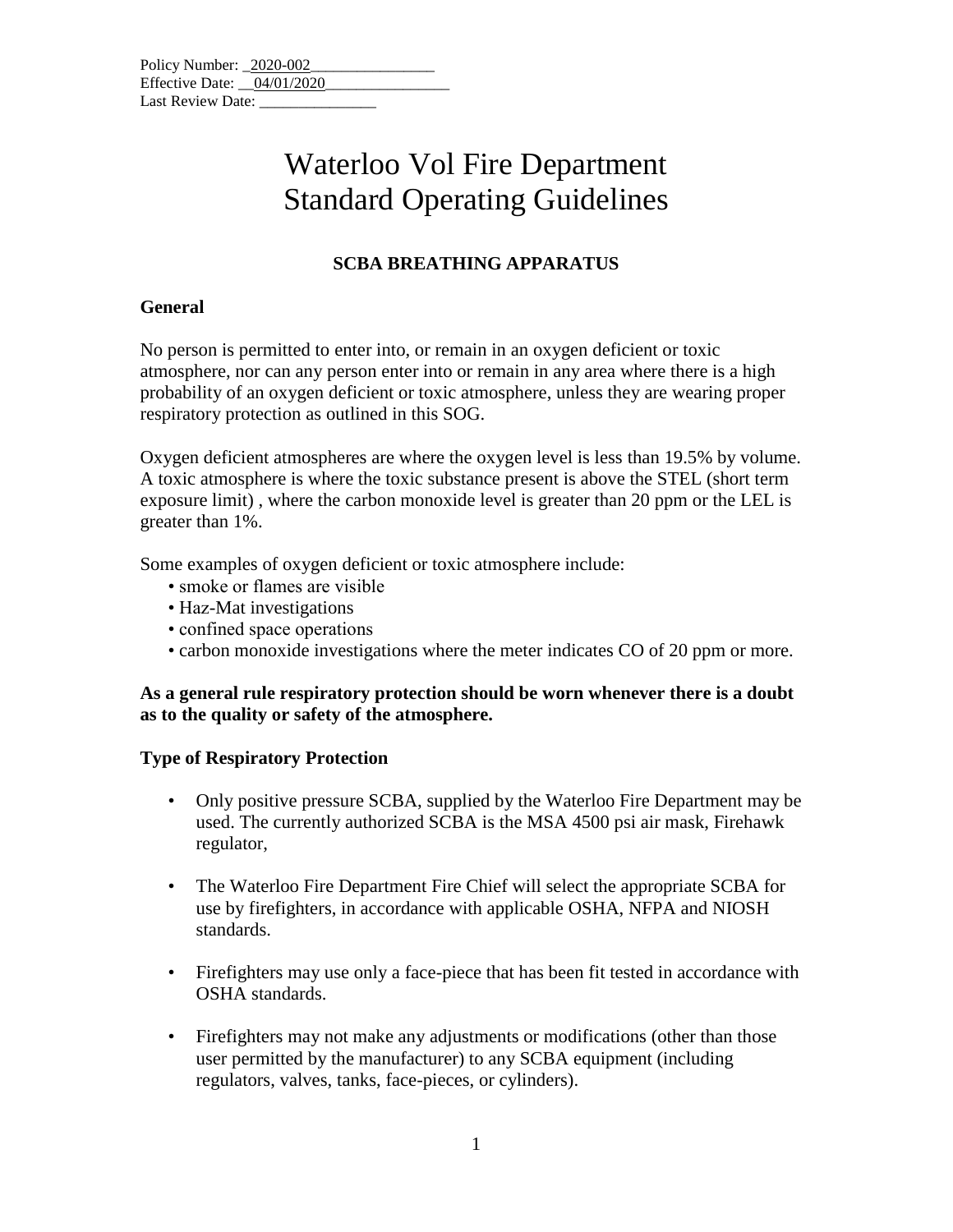### **Authorized Users**

No firefighter may use SCBA unless they have met all of the following:

- Received training on the use and operation of the SCBA.
- A current, unrestricted medical certificate on file with the Chief.
- A current and signed Respiratory Medical Evaluation Report stating that she/he is able to use respiratory protection is on file with the Chief.
- Demonstrated, on an annual basis, their proficiency in the donning, doffing and use of the SCBA.
- Are certified to the level of Firefighter 1 or equivalent.
- No facial hair comes in contact with the seal of the facepiece.
- Eye glasses do not interfere with proper seal of facepiece to face.
- Passed an OSHA approved fit test within the past 12 months **for the facepiece in use.**

## **SCBA Use**

.

- SCBA must be in use for all interior structural firefighting, for all car fires, and in any situation where there is, or there is a high probability that there may be an oxygen deficient or toxic atmosphere, or when operating below grade. Oxygen deficient atmosphere is where the oxygen level is less than 19.5% by volume. A toxic atmosphere is where the toxic substance present is above the STEL (short term exposure limit) , where the carbon monoxide level is greater than 20 ppm, or when LELs are greater than 1%.
- Before each entry into an oxygen deficient or toxic atmosphere, or into the interior of any structure for firefighting purposes, each firefighter must check to be sure that he/she can maintain a proper seal between the face-piece and the face
- All SCBA must be used in accordance with the manufacturer's instructions and recommendations.
- Any firefighter must exit the toxic or oxygen deficient environment immediately if:
	- o Low air warning device begins to sound.
	- o If a tight face-piece seal cannot be maintained.
	- o Experiencing shortness of breath, difficulty breathing, chest pain, dizziness, or lightheadedness.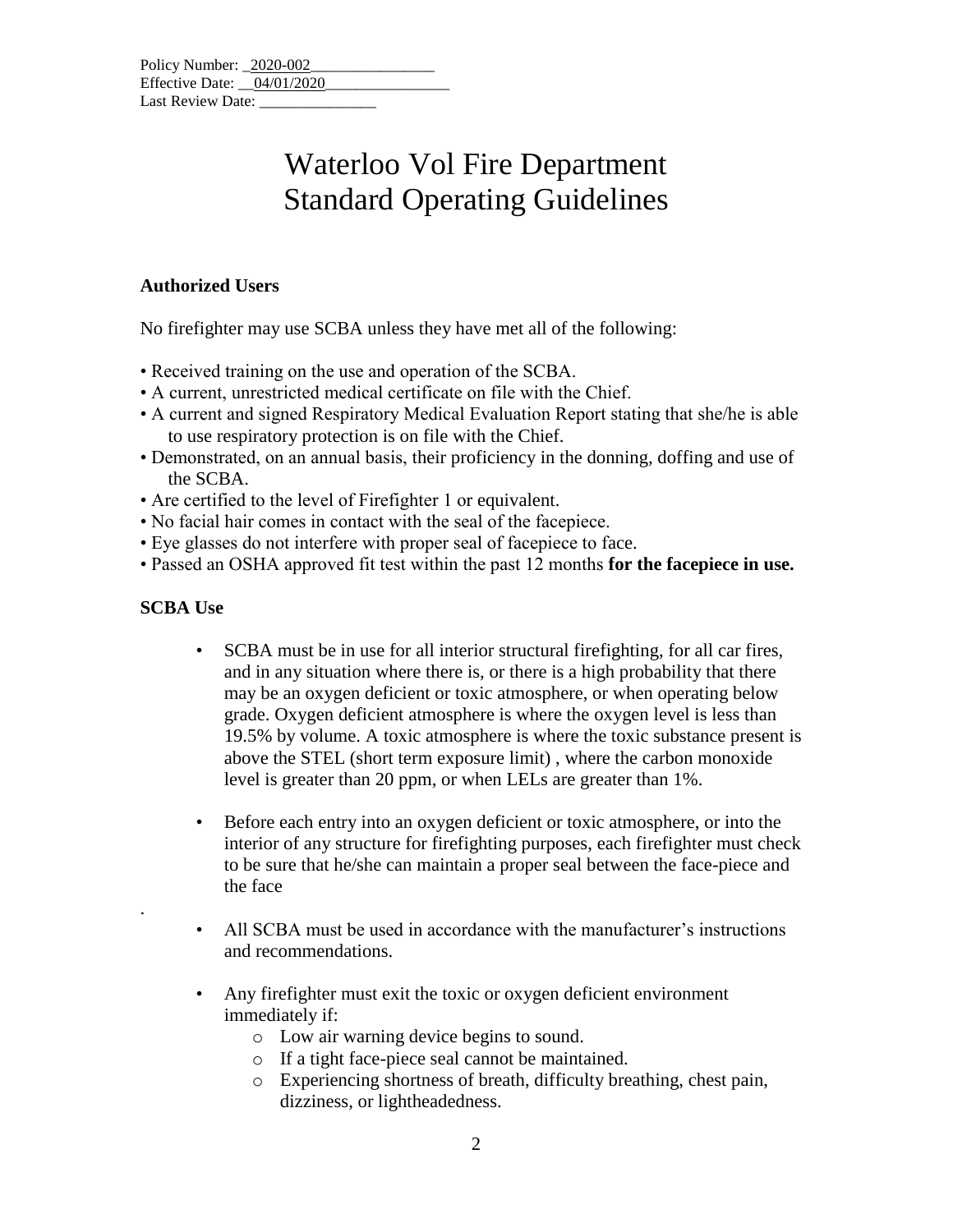**Notify your "buddy" that you are leaving. If you are experiencing any medical problems, go directly to the EMS personnel on the scene. Report to the IC as soon as possible after exiting.** 

### **SCBA Discontinuance**

Only the IC may order the discontinuance of SCBA while any operation is in progress. In making this the decision the IC shall be guided by the following:

- For interior structural firefighting an atmosphere of at least 19.5% oxygen by volume, and less than 20 ppm of carbon monoxide, as verified by direct read instrumentation.
- For other incidents consideration of all relevant factors, such as type of incident, weather conditions, physical conditions, meters or other monitoring devices.

## **Medical Evaluation and Surveillance**

- Whenever there will be prolonged use of SCBA, the IC will establish a rehabilitation area staffed by qualified EMTs. The EMTs assigned to rehab shall be used exclusively for firefighting personnel.
- All firefighters who have consumed 2 bottles of air will report to the rehabilitation sector, and at a minimum have their vital signs monitored and recorded as soon as possible after removal of firefighting gear.
- The EMT will make the determination if a firefighter may exit the rehabilitation station, and, if he/she can resume duties involving use of SCBA.
- A written record of all firefighters who were monitored shall be kept by EMS personnel, and given to the IC.

## **Fit Testing**

• After receipt of a medical report stating that the firefighter is able to use SCBA, the firefighter will be issued a personal face-piece. The firefighter should use that face-piece for all SCBA operations.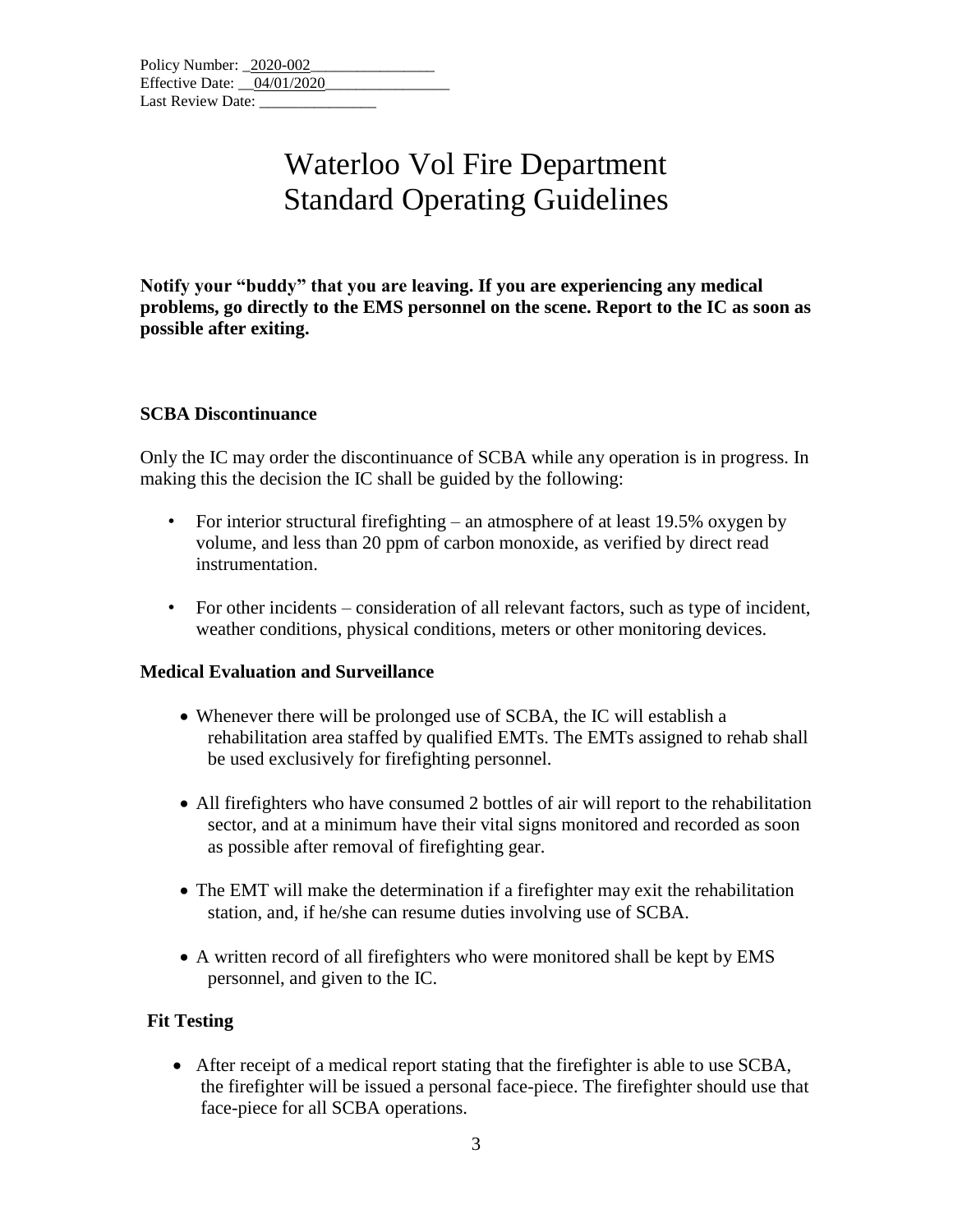| Policy Number: 2020-002      |  |
|------------------------------|--|
| Effective Date: $04/01/2020$ |  |
| Last Review Date:            |  |

- At least once in every 12-month period, the fire chief will assure each firefighter must have her/his face-piece fit tested in accordance with OSHA regulations. A written record of the fit test will be maintained.
- In the event that a firefighter feels that his/her face-piece no longer fits properly, he/she should request that a new fit test be performed. Changes in facial structure, such as loss/gain of weight, injury to face, tooth loss, and skin surface
- changes may result in your inability to maintain a proper seal with your old facepiece. In addition, any damage or structural change to the face-piece itself may also result in loss of a proper seal.
- You may request another face piece any time that a proper seal cannot be maintained. You should request a new face piece if there are signs of damage or breakage or cracks in your face-piece. All requests for new face-pieces and the required new fit test should be directed to the Chief.

#### **Equipment Inspection and Maintenance**

#### • **Personal Face piece**

- Each firefighter should inspect his/her face piece on a weekly basis to see that all rubber fittings are in place, that there are no cracks or breaks in any part of the face piece, and that all straps are in good repair and operate properly. A weekly check to ensure a tight seal is also recommended.
- Any face piece that is not in good repair should be removed from service. The firefighter should contact the Chief or the Captain to request a replacement face piece and to remove the damaged face piece from service.
- The captain or his designee we be responsible to perform a monthly inspection per the approved checklist on each unit.

#### • **Harness, Tank and Regulator**

Prior to donning any SCBA a firefighter must inspect the following: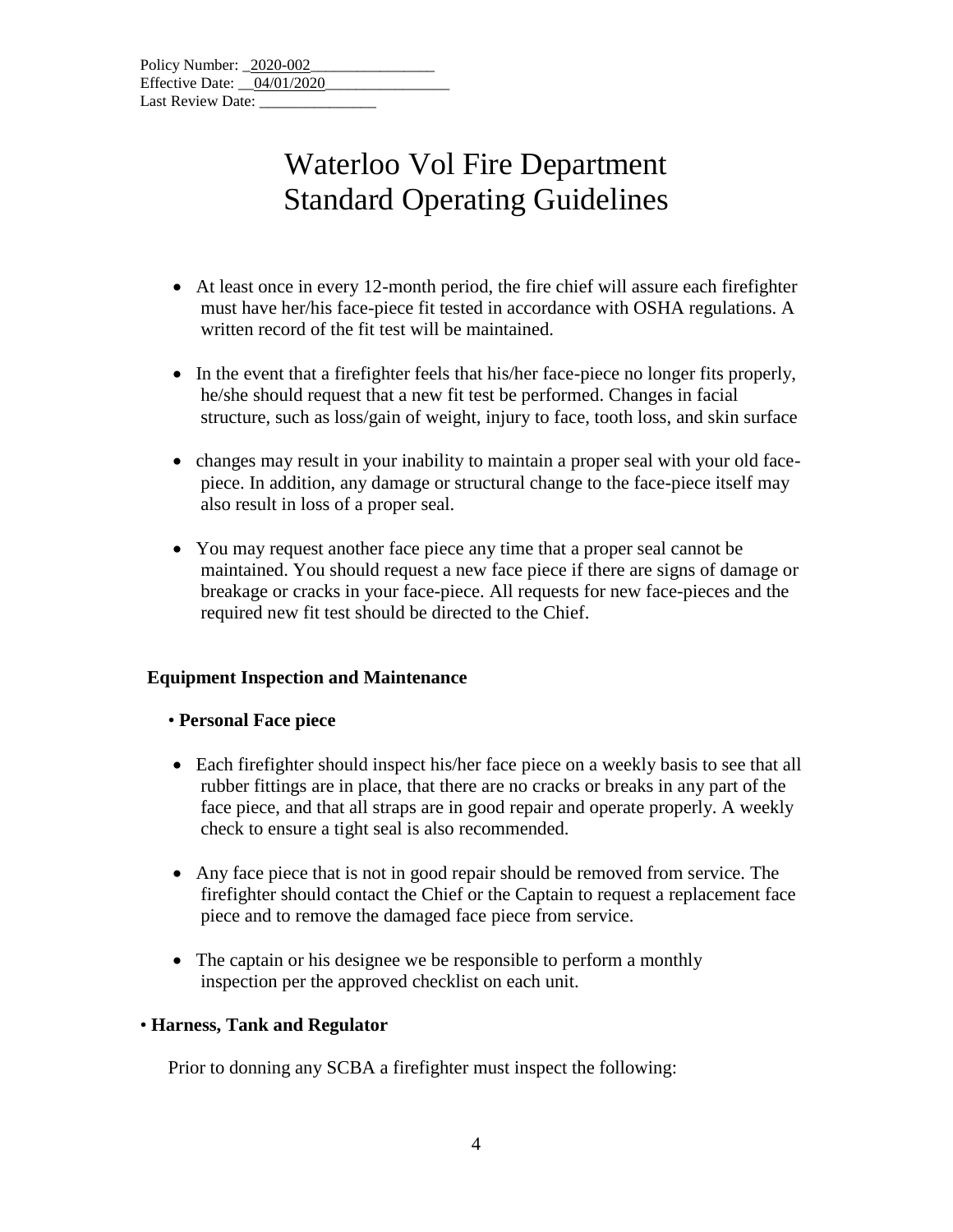| Policy Number: 2020-002    |  |  |  |
|----------------------------|--|--|--|
| Effective Date: 04/01/2020 |  |  |  |
| Last Review Date:          |  |  |  |

- all fittings and hoses to be sure of tight connections and no air leaks or cracks
- all straps and buckles for tears or rips and to be sure that proper adjustments can be made
- harness for damage
- bottle and valve for cracks or leaks; be sure that bottle is secure in the harness
- PASS alarm operational
- regulator for proper fit in face piece, no cracked seals, no dirt or debris

### **Any equipment that does not pass inspection is to be immediately removed from service and reported to the Line Officer responsible for the apparatus.**

### **Repairs**

- No firefighter may make any repairs or modification to any SCBA equipment without the approval of a Line Officer. In no event will any repairs or modifications be made by a firefighter or Line Officer except those repairs or adjustments that are user permitted by the manufacturer. User permitted repairs and adjustments must be made in accordance with the manufacturer's instructions.
- All other repairs or modifications must be made by qualified repair personnel.

## **Cleaning and Disinfecting**

- Personal Face piece: Each firefighter must wash and clean his/her face piece after each use, or when the face piece has become soiled or dirty.
- The face piece should be washed in hot water using an approved disinfectant soap or a mild dishwashing soap. The face piece should be rinsed in clear water and left to air dry. No chemicals or bleach should be used to clean the face piece. The face piece should be inspected before being stored.
- Other SCBA Equipment: At least every 6 months, or whenever any SCBA equipment has been exposed to fire, smoke, toxic or caustic atmosphere, or whenever it becomes soiled or dirty, it should be washed with a mild soap and rinsed with clear water.
- The Chief is responsible to confirm the SCBA are being properly cleaned.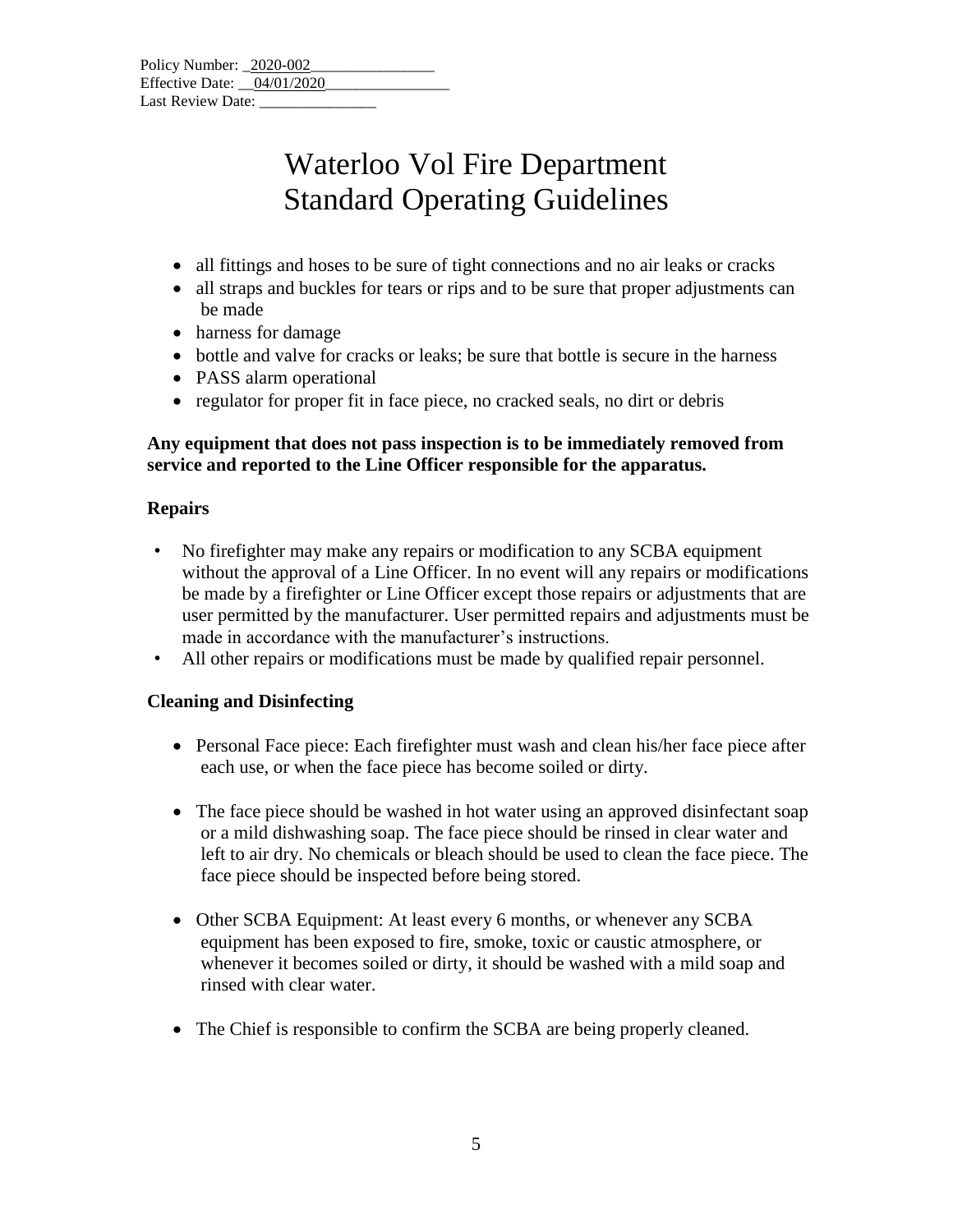### **Storage**

- Personal Face piece: When not in use, the face piece should be stored in a sanitary protective bag to keep it clean, dry and to minimize damage. It should be stored to protect it from sunlight, extreme temperatures, damaging chemicals and other destructive conditions that may deform the face piece or the valves. The face piece should be stored so as to prevent rubber and plastic parts from reforming into an abnormal shape
- All SCBA equipment should be stored so as to protect it from sunlight, dust, excessive moisture, damaging chemicals, or other destructive conditions.

## **Air Supply**

- Individual air bottles may only be refilled from the compressor at our station, Truck 1641 or a filing facility maintained by the county.
- All compressed air used must at least meet the requirements for Type 1-Grade D breathing air described in the ANSI/Compressed Gas Assoc. Commodity Specification for Air, G-7.1 (1989) and shall have an oxygen content between 19.5 and 23.5%; hydrocarbon content of 5 milligrams/cubic meter of air or less; carbon monoxide content of 10ppm or less; carbon dioxide content of 1,000ppm or less; and no noticeable odor. Compressed oxygen may not be used.
- All tanks and cylinders used for respiratory protection will be tested and maintained in accordance with Shipping Container Specification Regulations of the Department of Transportation. All tanks and cylinders shall be marked and color coded in accordance with NIOSH standards.
- The compressor used to refill cylinders and tanks shall be constructed, operated and maintained so as to prevent the entry of contaminated air into the air supply system; minimize moisture content so that the dew point at 1 atmosphere pressure is 10 degrees F below the ambient temperature; have appropriate alarms to monitor carbon monoxide levels; and have suitable in-line air-purifying sorbent beds and filters to ensure breathing air quality. The couplings on the compressor must not be compatible with outlets or couplings for non-breathable air or other gas systems.